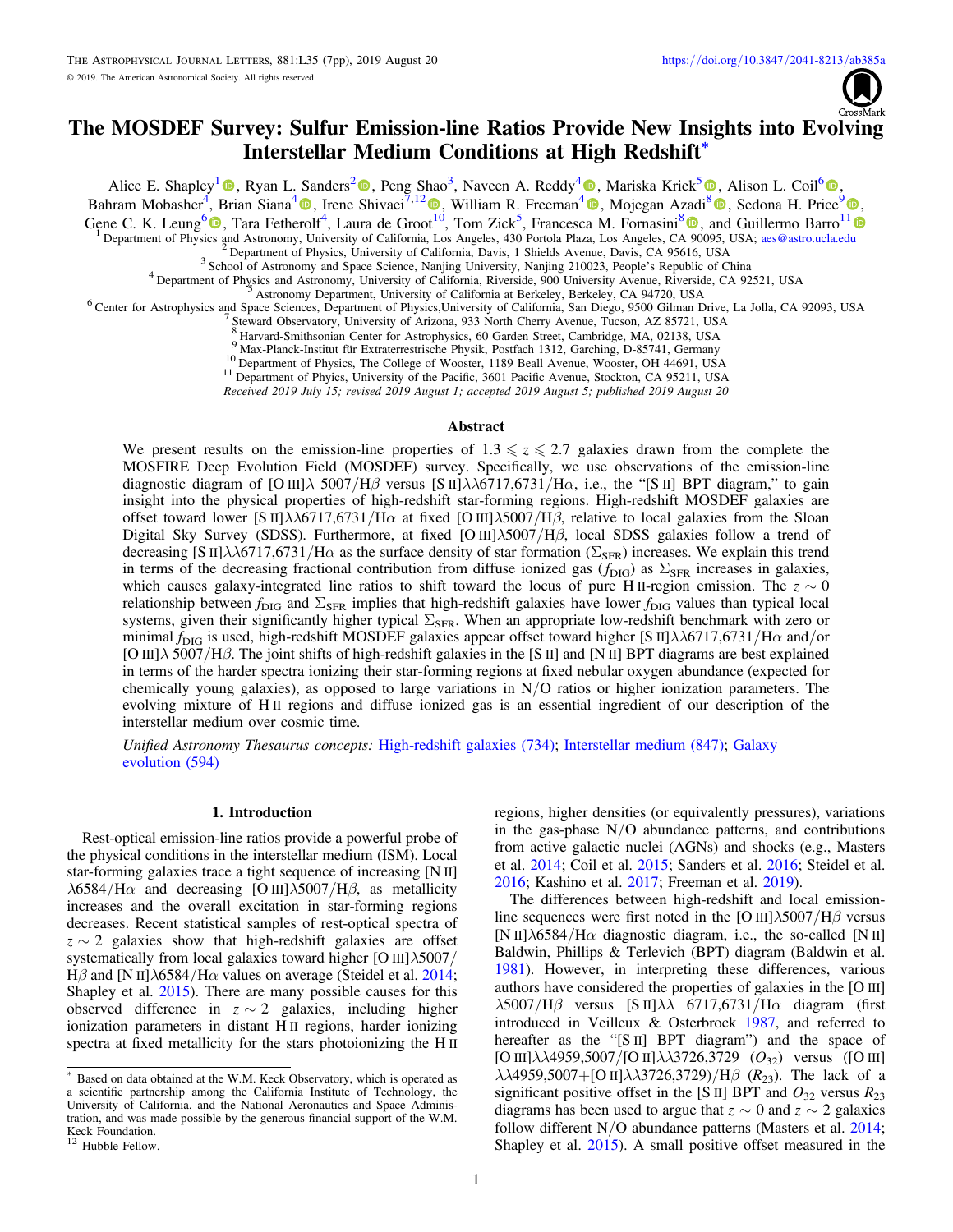<span id="page-1-0"></span>[S II] BPT diagram has been used to suggest a harder ionizing spectrum at fixed nebular abundance (Steidel et al. [2016;](#page-6-0) Strom et al. [2017](#page-6-0)) at  $z \sim 2$ . Meanwhile, a *negative* offset in [S II] λλ6717,6731/Hα at fixed [O III]λ5007/H $\beta$  for  $z \sim 1.5$  starforming galaxies has been attributed to a higher ionization parameter (Kashino et al. [2017](#page-5-0), [2019](#page-5-0)).

While arriving at different conclusions regarding the evolution of the properties of star-forming regions at high redshift, the analyses of local and high-redshift emission-line diagnostic diagrams typically share a common approach. Specifically, integrated slit or fiber spectra of distant galaxies are compared with fiber spectra of local galaxies drawn from the Sloan Digital Sky Survey (SDSS; Abazajian et al. [2009](#page-5-0)). Each galaxy is effectively represented as a point source, when in fact the integrated spectrum of a galaxy contains the sum of the emission from the ensemble of H II regions that fall within the spectral aperture, along with the contribution from diffuse ionized gas (DIG) in the ISM. DIG exists outside H II regions, and has been shown to contribute typically 30%–60% of the total H $\alpha$  flux in local spiral galaxies (Zurita et al. [2000](#page-6-0); Oey et al. [2007](#page-5-0)). Furthermore, the fractional contribution of DIG emission to the Balmer lines declines with increasing star formation rate (SFR) surface density ( $\Sigma_{\text{SFR}}$ ; Oey et al. [2007](#page-5-0)). Zhang et al.  $(2017)$  $(2017)$  $(2017)$  and Sanders et al.  $(2017)$  have also demonstrated that distinct physical conditions and ionizing spectra in the DIG and H<sub>II</sub> regions result in systematically different DIG and H II region excitation sequences in emissionline diagrams featuring [S II] or [O II], while not strongly affecting the [N II] BPT diagram. Clearly, a robust interpretation of the evolving internal properties of H II regions with increasing redshift requires an understanding of the evolving mixture of DIG and H II regions within star-forming galaxies.

In this work, we examine how the different mixtures of DIG and H<sub>II</sub> region emission at low and high redshifts affect inferences regarding the evolution of H II region properties out to z  $\sim$  2. We analyze galaxies at 1.3  $\leq z \leq 2.7$  drawn from the MOSFIRE Deep Evolution Field (MOSDEF) survey (Kriek et al. [2015](#page-5-0)) in comparison with local SDSS galaxies. Most importantly, we consider the implications of the fact that  $\Sigma_{\rm SFR}$ is typically two orders of magnitude higher in star-forming galaxies at  $z \sim 2$ , compared with  $z \sim 0$  galaxies. In Section 2, we describe our observations and samples. In Section [3](#page-3-0), we revisit the comparison between local and high-redshift emissionline diagrams, accounting for their additional differences in  $\Sigma_{\rm SFR}$ . In Section [4](#page-4-0), we discuss the implications for inferring the internal properties of high-redshift star-forming regions. Throughout, we adopt cosmological parameters of  $H_0 = 70 \text{ km s}^{-1} \text{ Mpc}^{-1}$ ,  $\Omega_m = 0.30$ , and  $\Omega_{\Lambda} = 0.7$ , and a Chabrier ([2003](#page-5-0)) initial mass function (IMF).

### 2. Observations and Samples

### 2.1. MOSDEF Survey and Sample

Our analysis is based on the complete MOSDEF survey data set. Full details of the survey observations and data reduction are provided in Kriek et al. ([2015](#page-5-0)). In brief, MOSDEF was a 48.5-night observing program over 4 yr using Multi-Object Spectrometer for Infra-Red Exploration (MOSFIRE; McLean et al. [2012](#page-5-0)) on the 10 m Keck I telescope. With MOSDEF, we obtained rest-optical spectra for a sample of  $\sim$ 1500 galaxies at 1.4  $\le z \le 3.8$  in the COSMOS, GOODS-N, AEGIS, GOODS-S, and UDS fields covered by the CANDELS

and 3D-HST surveys (Grogin et al. [2011;](#page-5-0) Koekemoer et al. [2011](#page-5-0); Momcheva et al. [2016](#page-5-0)). These fields are covered by extensive multi-wavelength observations (e.g., Skelton et al. [2014](#page-6-0)). MOSDEF targets fall within three distinct redshift intervals, where the strongest rest-optical emission lines are accessible through windows of atmospheric transmission:  $1.37 \le z \le 1.70$ ,  $2.09 \le z \le 2.61$ , and  $2.95 \le z \le 3.80$ . Here we focus on galaxies in the two lower-redshift intervals, hereafter described as  $z \sim 1.5$  and  $z \sim 2.3$ , for which not only [O II] $\lambda \lambda$ 3726, 3729, Hβ, [O III] $\lambda\lambda$ 4959, 5007 are accessible from the ground, but also H $\alpha$ , [N II] $\lambda$ 6584, and [S II] $\lambda$  $\lambda$ 6717,6731.

In addition to measurements of strong rest-optical nebular emission lines for MOSDEF galaxies, we also analyze dustcorrected H $\alpha$  star formation surface densities, i.e.,  $\Sigma_{\rm SFR}$ . To obtain  $\Sigma_{\rm SFR}$ , we determined nebular extinction,  $E(B-V)_{\rm neb}$ , from the stellar-absorption-corrected  $H\alpha/H\beta$  Balmer decrement and the assumption of the Milky Way dust extinction curve (Cardelli et al. [1989](#page-5-0)). H $\alpha$  SFRs (SFR(H $\alpha$ )) were then estimated from dust-corrected and slit-loss-corrected H $\alpha$ luminosities, based on the calibration of Hao et al. ([2011](#page-5-0)) for a Chabrier ([2003](#page-5-0)) IMF. The procedures for stellar-absorption, dust, and slit-loss corrections are fully described in Reddy et al. ([2015](#page-6-0)) and Kriek et al. ([2015](#page-5-0)). We also require galaxy sizes for  $\Sigma_{\rm SFR}$ . van der Wel et al. ([2014](#page-6-0)) fit single-component Sérsic profiles to the two-dimensional light distributions of galaxies in the CANDELS fields, and derive half-light radii,  $r_{e}$ , as the semimajor axis of the ellipse containing half of the total galaxy light. We use F160W galaxy half-light radii from the publicly available catalogs of Wel et al., and then define SFR surface density as

$$
\Sigma_{\rm SFR} = \frac{\rm SFR(H\alpha)}{2\pi r_{\rm e}^2}.
$$
 (1)

Our main analysis is based on samples of MOSDEF galaxies at  $z \sim 1.5$  and  $z \sim 2.3$  with coverage of the H $\beta$ , [O III], H $\alpha$ , [N II], and [S II] emission lines. Specifically, we selected 434 [211] galaxies at  $2.0 \le z \le 2.7$  [1.3  $\le z \le 1.7$ ], with robust spectroscopic redshifts,  $S/N \ge 3$  in H $\alpha$  emission-line flux, and no evidence for active galactic nucleus (AGN) activity based on X-ray luminosity, Spitzer/IRAC colors, or [N II] $\lambda$ 6584/H $\alpha$ ratios (Coil et al. [2015;](#page-5-0) Azadi et al. [2017](#page-5-0)). The  $z \sim 2.3$  sample is characterized by a median redshift and stellar mass of  $z_{\text{med}} = 2.28$  and  $\log(M/M_{\odot})_{\text{med}} = 9.92$ , respectively, while the corresponding values for the  $z \sim 1.5$  sample are  $z_{\text{med}} =$ 1.52 and  $log(M/M_{\odot})_{\text{med}} = 9.95$ .

### 2.2. SDSS  $z \sim 0$  Comparison Sample

In order to gain insights into the evolving properties of starforming regions at high redshift, we selected a comparison sample of local galaxies from the SDSS Data release 7 (DR7; Abazajian et al. [2009](#page-5-0)). Stellar-absorption-corrected emissionline measurements are drawn from the MPA-JHU catalog of measurements for  $DR7$ ,<sup>13</sup> as well as the corrections needed to correct fiber to total emission-line fluxes. In order to estimate  $\Sigma_{\rm SFR}$  for SDSS galaxies, we calculated  $E(B-V)_{\rm neb}$ , dustcorrected H $\alpha$  luminosities, and SFR(H $\alpha$ ) for SDSS galaxies using the methodology described above. In analogy with the rest-optical half-light radii adopted for MOSDEF galaxies, we used the elliptical Petrosian R-band half-light radii for SDSS

<sup>13</sup> Available at http://[www.mpa-garching.mpg.de](http://www.mpa-garching.mpg.de/SDSS/DR7/)/SDSS/DR7/.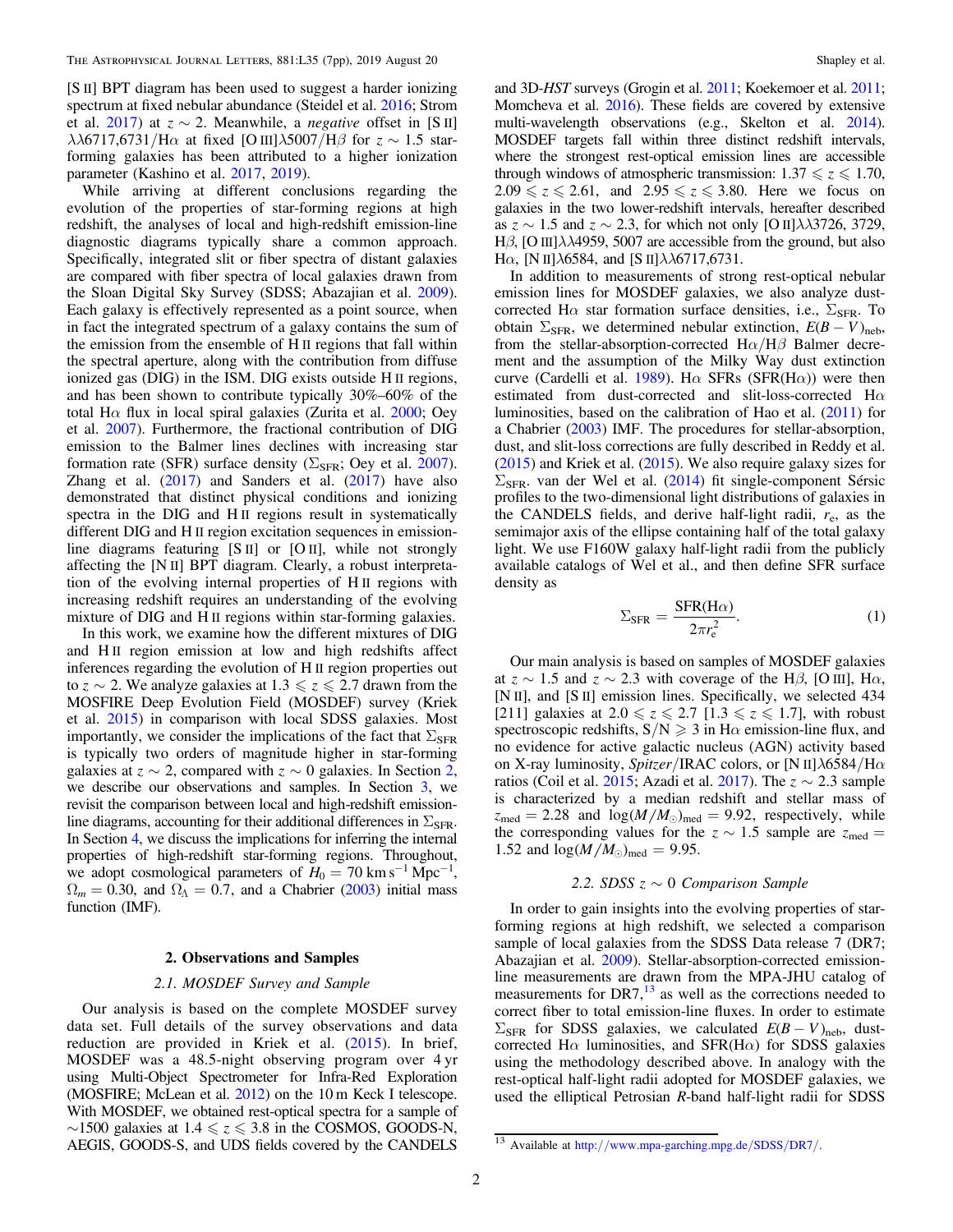<span id="page-2-0"></span>

**Figure 1.** Top-left panel: [N II] BPT diagram for  $1.4 \le z \le 2.7$  MOSDEF galaxies. Green [blue] points indicate  $z \sim 2.3$  [z ∼ 1.5] MOSDEF galaxies with  $\ge 3\sigma$ detections of all four BPT emission lines. Median MOSDEF error bars are indicated in the lower right-hand corner of each panel. The grayscale histogram and orange curve correspond, respectively, to the distribution and running median of local SDSS galaxies. The running median line ratios are calculated in closely spaced bins of stellar mass. Large red [gold] stars indicate measurements from composite spectra, binned by stellar mass, of all MOSDEF  $z \sim 2.3$  [ $z \sim 1.5$ ] galaxies with coverage of the relevant emission lines and  $\geq$ 3 $\sigma$  H $\alpha$  detections. Stacks of increasing stellar mass have lower [O III] $\lambda$  5007/H $\beta$ . The black dotted curve is the "maximum starburst" line from Kewley et al. ([2001](#page-5-0)), while the black solid curve is an empirical AGN/star formation threshold from Kauffmann et al. ([2003](#page-5-0)). Although plotted here for completeness, SDSS galaxies falling above the Kauffmann et al. ([2003](#page-5-0)) curve are not included in our analysis. Top-right panel: [S II] BPT diagram. Symbols are the same as in the top-left panel. Bottom panel:  $O_{32}$  vs.  $R_{23}$  diagram, corrected for dust. Stacked points are not shown for the  $z \sim 1.5$  sample in this panel, given the small size of the sample with [O II] $\lambda\lambda$ 3726, 3729 coverage.

galaxies drawn from the NASA-Sloan Atlas v1.0.1, $^{14}$  and applied Equation ([1](#page-1-0)) to obtain  $\Sigma_{\rm SFR}$ . We restricted the SDSS sample to galaxies at  $0.04 \le z \le 0.10$  to reduce aperture effects, and required  $5\sigma$  detections for all lines included in the [S II] and [N II] BPT diagrams (i.e.,  $H\beta$ , [O III],  $H\alpha$ , [N II], and [S II]). As we wish to study the star formation properties of the SDSS sample, we also removed galaxies from our analysis that satisfied the optical emission-line AGN criterion of Kauffmann et al. ([2003](#page-5-0)). We finally required a robust half-light radius

<sup>14</sup> Available at http://[www.nsatlas.org](http://www.nsatlas.org).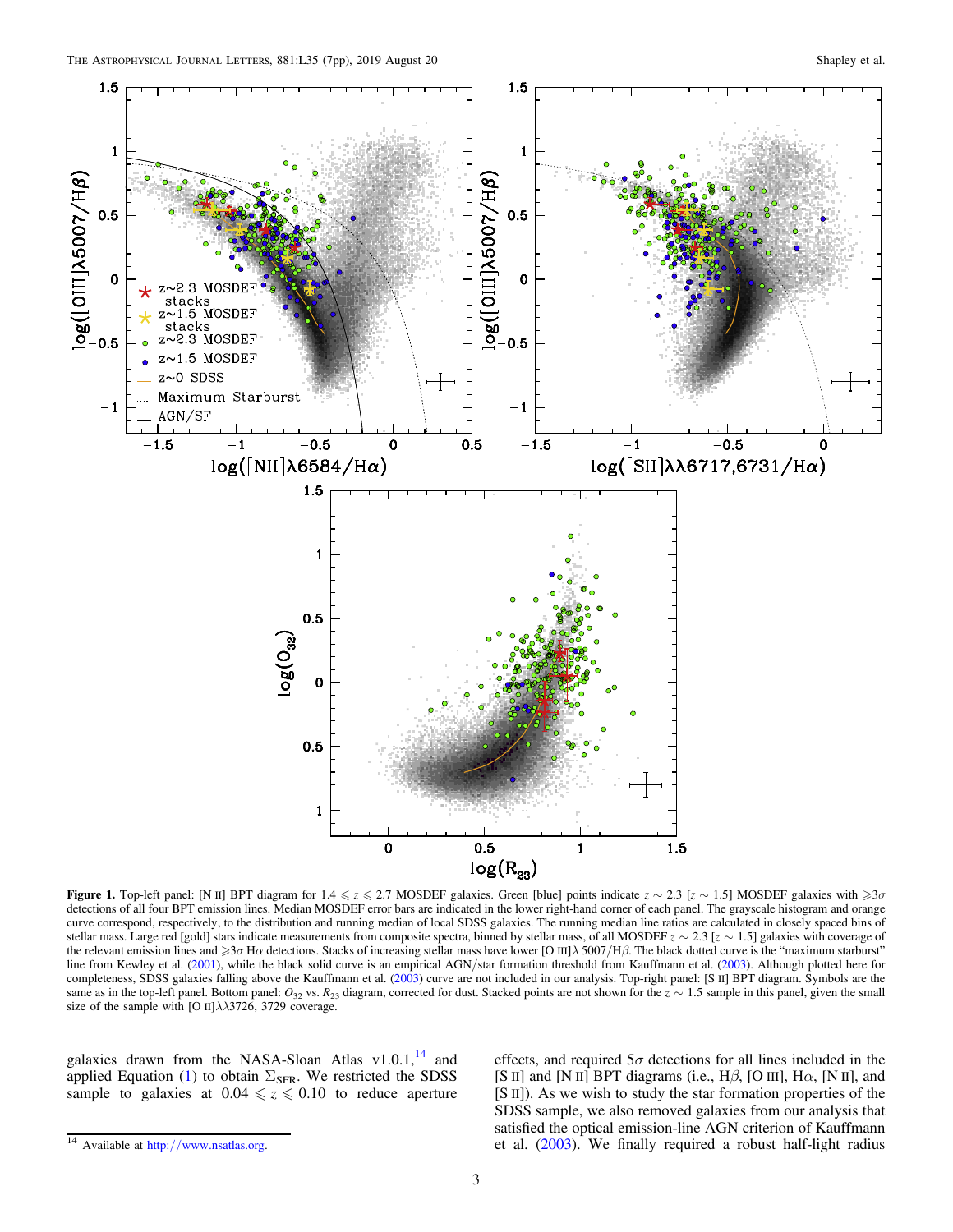<span id="page-3-0"></span>entry in the NASA-Sloan Atlas. The above criteria yielded a  $z \sim 0$  comparison sample of 60,609 SDSS galaxies with  $log(M/M_{\odot})_{\text{med}} = 9.83.$ 

### 3. Emission-line Ratios at Low and High Redshift

### 3.1. MOSDEF Emission-line Diagrams

We present here a significantly expanded sample of  $z \sim 2.3$ rest-optical emission-line ratio measurements compared to our previous work (Shapley et al. [2015;](#page-6-0) Sanders et al. [2016](#page-6-0)), now based on the completed MOSDEF survey. In addition, for the first time we present the same set of measurements for the  $z \sim 1.5$  $z \sim 1.5$  $z \sim 1.5$  MOSDEF sample. Figure 1 shows MOSDEF galaxies in the [N II] and [S II] BPT diagrams, as well as  $O_{32}$  versus  $R_{23}$ . Of the galaxies in the  $[N II]$  and  $[S II]$  BPT samples with coverage of all BPT features and detections of  $H\alpha$  emission, there are 179 [68] objects with all [N II] BPT features individually detected at  $\geq 3\sigma$  significance at  $z \sim 2.3$ [ $z \sim 1.5$ ]. The  $z \sim 2.3$  [ $z \sim 1.5$ ] sample size with all features detected in the [S II] BPT diagram is 201 [79]. For the  $O_{32}$ versus  $R_{23}$  diagram the number of galaxies with [O II], H $\beta$ , [O III], and H $\alpha$  detected is 224 [8] at  $z \sim 2.3$  [ $z \sim 1.5$ ]. In each of the 3 panels of Figure [1](#page-2-0), we show not only the subset of individual detections, but measurements from median stacked spectra from the full sample of MOSDEF galaxies in bins of stellar mass, constructed as described in Sanders et al. ([2018](#page-6-0)).

Based on the full MOSDEF sample, we recover the wellknown offset for  $z > 1$  galaxies in the [N II] BPT diagram, toward higher [N II] $\lambda$ 6584/Hα and [O III] $\lambda$ 5007/H $\beta$  relative to the sequence of  $z \sim 0$  star-forming galaxies. In detail, the  $z \sim 2.3$  MOSDEF sample appears to be slightly more offset than the  $z \sim 1.5$  sample. In the [S II] BPT diagram, the spectral stacks reveal the average trend for  $z \ge 1.3$  MOSDEF galaxies is offset from the local sequence toward lower [S II]  $\lambda\lambda$ 6717,6731/H $\alpha$  at fixed [O III] $\lambda$ 5007/H $\beta$ , which is consistent with the results of Kashino et al.  $(2017, 2019)$  $(2017, 2019)$  $(2017, 2019)$  $(2017, 2019)$  $(2017, 2019)$ . In the  $O_{32}$ versus  $R_{23}$  diagram, we highlight the results from  $z \sim 2.3$ , because the  $z \sim 1.5$  sample contains few objects with coverage of [O II] $\lambda\lambda$ 3726, 3729. Spectral stacks show that the  $z \sim 2.3$ sequence is slightly offset toward higher  $R_{23}$  at fixed  $O_{32}$ , relative to the local sequence. In the discussion that follows, we focus on the [S II] BPT diagram in more detail.

## 3.2.  $\Sigma_{\rm SFR}$  and the [S II] BPT Diagram

In order to understand the emission-line properties of highredshift galaxies, we turn to the local [S II] BPT diagram, considering the connection between the location in this diagram and  $\Sigma_{\rm SFR}$ . As previously featured in Masters et al. ([2016](#page-5-0)), Figure 2 shows a clear trend toward lower [S II] $\lambda\lambda$ 6717,6731/H $\alpha$ at fixed [O III] $\lambda$ 5007/H $\beta$  as  $\Sigma_{\rm SFR}$  increases. We now explain this trend based on the result from Oey et al. ([2007](#page-5-0)), according to which the fraction of the Balmer flux contributed by  $\text{DIG}, f_{\text{DIG}}$ , is a decreasing function of the dust-corrected  $H\alpha$  surface brightness —or, equivalently,  $\Sigma_{\text{SFR}}$ . Recasting the fit from Sanders et al. ([2017](#page-6-0)) to the Oey et al. data in terms of  $\Sigma_{\rm SFR}$ , we find

$$
f_{\text{DIG}} = -0.900 \times \left(\frac{\Sigma_{\text{SFR}}}{M_{\odot} \text{yr}^{-1} \text{ kpc}^{-2}}\right)^{1/3} + 0.748. \tag{2}
$$

Accordingly, galaxies with higher  $\Sigma_{\rm SFR}$  have lower  $f_{\rm DIG}$ . In addition to showing the  $[O III]\lambda 5007/H\beta$  versus  $[S II]$  $\lambda\lambda$ 6717,6731/H $\alpha$  locus for SDSS galaxies, Figure 2 also features the corresponding median sequence for local H II



Figure 2. Median  $\Sigma_{\rm SFR}$  for SDSS galaxies as a function of position in the [S II] BPT diagram. There is a strong trend for galaxies with higher values of  $\Sigma_{\rm SFR}$  to be shifted toward lower values of [S II] $\lambda$  $\lambda$ 6717, 3731/H $\alpha$  at fixed [O III] $\lambda$  $5007/H\beta$  (Masters et al. [2016](#page-5-0)). In addition, we indicate the running median for local H II regions (Pilyugin & Grebel [2016](#page-5-0)) with the dotted pink line. The running median line ratios are calculated in bins of H II-region electron temperature. The hiionly model from Sanders et al. ([2017](#page-6-0)) is shown with the dashed black line, representing the ensemble average emission from H II regions in star-forming galaxies in the absence of DIG emission. Finally, the running median for "DIG"-like (i.e., low H $\alpha$  surface brightness) spaxels from the SDSS/MaNGA DIG galaxy sample used in Sanders et al. ([2017](#page-6-0)) is shown as the solid dark-gray curve. The running median line ratios for the "DIG"-like curve are calculated in bins of ([O III] $\lambda$  5007/H $\beta$ )/([N II] $\lambda$ 6584/H $\alpha$ ), which correlates with nebular metallicity in local H II regions (Pettini & Pagel [2004](#page-5-0)).

regions drawn from the sample of Pilyugin & Grebel ([2016](#page-5-0)), and that traced out by the hiionly model from Sanders et al. ([2017](#page-6-0)). The hiionly model represents the ensemble average emission from H II regions in star-forming galaxies, and does not include DIG emission. Figure 2 also shows the median sequence for DIG-dominated spaxels from galaxies in the SDSS MaNGA survey (Zhang et al. [2017](#page-6-0)). The H II region sequences are offset toward significantly *lower* [S II]  $\lambda\lambda$ 6717,6731/H $\alpha$  at fixed [O III] $\lambda$ 5007/H $\beta$ , relative to SDSS galaxies, while the DIG-dominated spaxels are shifted toward higher [S II] $\lambda \lambda$ 6717,6731/H $\alpha$ . It is worth noting that the same segregation between H<sub>II</sub> region, SDSS galaxy, and DIG emission sequences is not apparent in the [N II] BPT diagram (Sanders et al. [2017](#page-6-0); Zhang et al. 2017). It is clear that, as  $\Sigma_{\rm SFR}$ increases and  $f_{\text{DIG}}$  decreases, the [O III] $\lambda$ 5007/H $\beta$  versus [S II]  $\lambda\lambda$ 6717,6731/H $\alpha$  locus of SDSS galaxies shifts toward the H II region sequence (or, equivalently, the hiionly model, which excludes the contribution of DIG emission).

## 3.3.  $\Sigma_{\rm SFR}$  at Low and High Redshift

At  $z > 1$ , star-forming galaxies of the same stellar mass have significantly higher SFRs and smaller radii. The combination of these factors results in dramatically different median values of  $\Sigma_{\rm SFR}$  for the MOSDEF samples presented here, compared with the properties of  $z \sim 0$  SDSS galaxies. In Figure [3,](#page-4-0) we show the distribution of  $\Sigma_{\rm SFR}$  for our  $z \sim 0$  SDSS comparison sample (black histogram), as well as the corresponding distributions for the  $z \sim 2.3$  and  $z \sim 1.5$  MOSDEF samples (green and blue shaded histograms, respectively). The median log( $\Sigma_{\text{SFR}}$ ) values at  $z \sim 0$ , 1.5, and 2.3 are −1.93, −0.46, and −0.03, where  $\Sigma_{\rm SFR}$  is in units of  $M_{\odot}$  yr<sup>-1</sup> kpc<sup>-2</sup>. Therefore, the difference in typical  $\Sigma_{\rm SFR}$  at  $z \sim 0$  and  $z \sim 2.3$  is almost two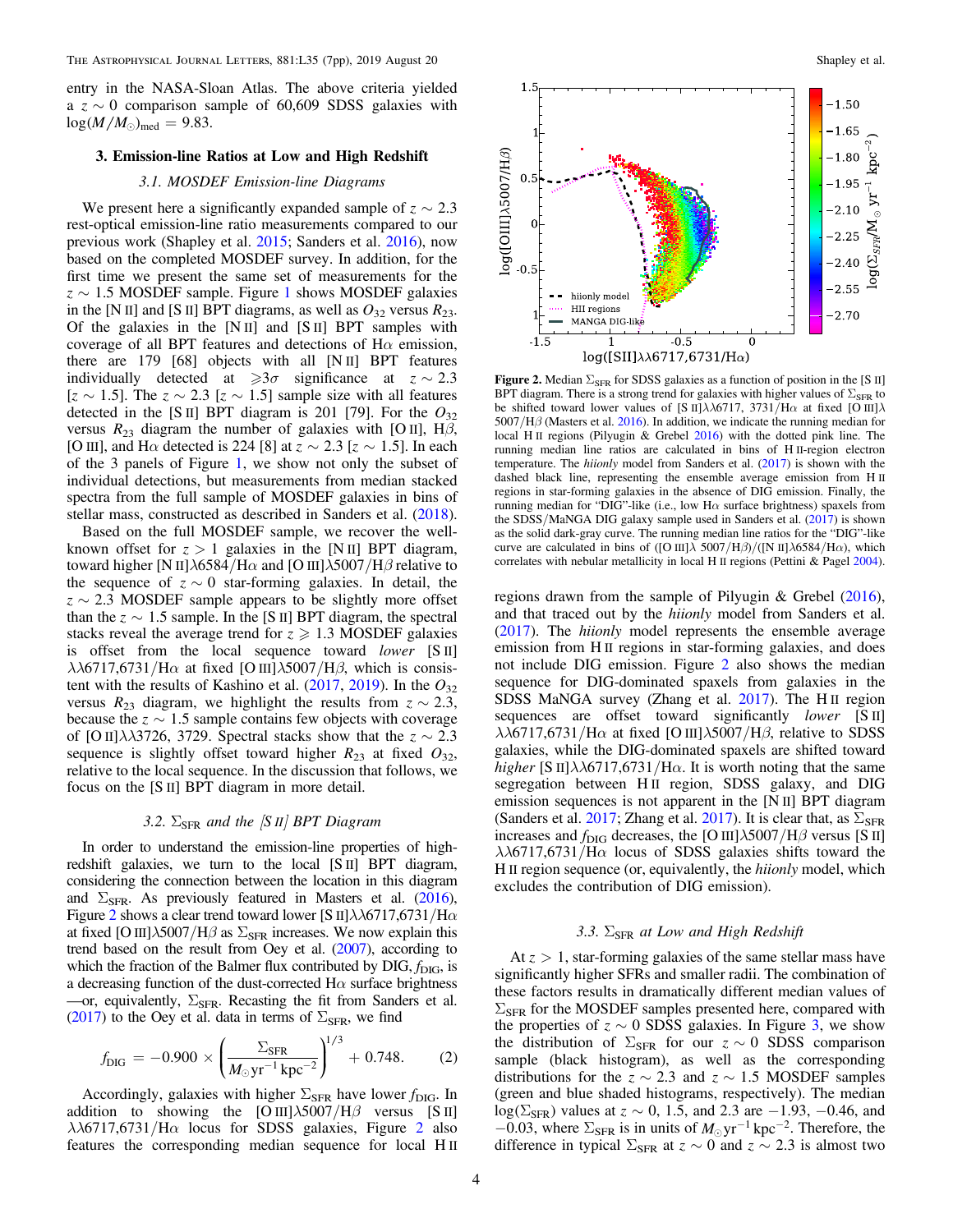<span id="page-4-0"></span>

Figure 3.  $\Sigma_{SFR}$  distributions for SDSS and MOSDEF galaxies. The black histogram indicates the distribution in  $\Sigma_{SFR}$  for the  $z \sim 0$  SDSS sample, while the shaded green [blue] histogram indicates the corresponding distribution for  $z \sim 2.3$  $z \sim 2.3$  $z \sim 2.3$  [ $z \sim 1.5$ ] MOSDEF galaxies. Equation (2) is used to translate the median  $\Sigma_{\rm SFR}$  of each distribution to a corresponding f<sub>DIG</sub>. While local star-forming galaxies typically have  $f_{\text{DIG}} = 0.54$ , the median  $\Sigma_{\text{SFR}}$  of  $z \sim 2.3$  MOSDEF galaxies, which is almost two orders of magnitude higher, suggests  $f_{\text{DIG}} = 0$ .

orders of magnitude. We have also used Equation ([2](#page-3-0)) to estimate the corresponding  $f_{\text{DIG}}$  value for each median  $\Sigma_{\text{SFR}}$ , finding median  $f_{\text{DIG}}$  values of 0.54, 0.11, and 0, for at  $z \sim 0$ , 1.5, and 2.3. For these calculations, we are making the simplifying assumption that the same relation between  $f_{\text{DIG}}$  and  $\Sigma_{\rm SFR}$  holds at low and high redshift, although it has only been measured locally. If this assumption is valid, then the emission from the ionized ISM at  $z \ge 1.5$  should be well represented by the ensemble-averaged emission of H II regions, with minimal (or zero, in the case of  $z \sim 2.3$ ) contribution from DIG. This difference in the relative contributions of H II regions and DIG must be accounted for when interpreting the [S II] BPT diagram of high-redshift galaxies.

#### 3.4. Revisiting the High-redshift  $[S II]$  BPT Diagram

In order to infer the differences between low- and highredshift star-forming regions, we need to consider low- and high-redshift samples with the same  $f_{\text{DIG}}$ . For  $z \sim 2.3$ MOSDEF galaxies, the appropriate comparison sample is either local H II regions, or the hiionly model of Sanders et al. ([2017](#page-6-0)), with  $f_{\text{DIG}} = 0$ . Given the slightly lower  $\Sigma_{\text{SFR}}$  and higher inferred  $f_{\text{DIG}}$  for the MOSDEF  $z \sim 1.5$  sample, we generated a model with  $f_{\text{DIG}} = 0.11$  for the purposes of comparison, based on the methodology of Sanders et al. ([2017](#page-6-0)). Figure [4](#page-5-0) shows the [S II] BPT diagrams for the  $z \sim 2.3$ and  $z \sim 1.5$  MOSDEF samples of individual detections, along with the appropriate comparison models. The high-redshift MOSDEF samples are clearly shifted toward higher [S II]  $\lambda\lambda$ 6717,6731/H $\alpha$  and [O III] $\lambda$ 5007/H $\beta$  relative to the low-DIG comparison models, with a larger positive shift for the  $z \sim 2.3$  sample.

### 4. Discussion

Previous comparisons between high-redshift and local SDSS galaxies in the [S II] BPT diagram suggested that there was zero or negative shift in [S II] $\lambda\lambda$ 6717,6731/H $\alpha$  at fixed [O III]  $\lambda$ 5007/H $\beta$ . Such results led Shapley et al. ([2015](#page-6-0)) to conclude that differences existed between low- and high-redshift N/O versus  $O/H$  abundance patterns, and Kashino et al.  $(2017)$  $(2017)$  $(2017)$  to infer higher ionization parameters at fixed nebular abundance. However, such analyses did not use the appropriate  $z \sim 0$ comparison sample with minimal  $f_{\text{DIG}}$ . Our revised comparison in the [S II] BPT diagram between high-redshift galaxies and local H II regions, or galaxies with minimal DIG contribution, demonstrates definitively that  $z \geq 1.3$  galaxies have significant positive x- and/or y-offsets relative to their appropriate local counterparts in both the [N II] and [S II] BPT diagrams. Sanders et al. ([2016](#page-6-0)) showed that, compared to a fiducial set of photoionization models, those with harder ionizing spectrum at fixed metallicity lead to corresponding positive offsets in both [N II] and [S II] BPT diagrams. Steidel et al. ([2016](#page-6-0)) proposed an underlying physical scenario for such behavior, according to which chemically young high-redshift galaxies exhibit  $\alpha$ enhancement, with stellar Fe-based metallicities a factor of several lower than nebular oxygen-based metallicities. Our analysis shows that the [N II] and [S II] BPT diagrams of highredshift galaxies can be jointly explained by the combination of a harder ionizing spectrum at fixed metallicity due to  $\alpha$ enhancement, and a lower  $f_{\text{DIG}}$ , compared with local starforming galaxies.

The evolving mixture of DIG and H II region emission has implications for both photoionization models and strong-line metallicity calibrations. For example, the photoionization models of Levesque et al. ([2010](#page-5-0)) and Hirschmann et al. ([2017](#page-5-0)) neglect a detailed treatment of the DIG contribution to integrated galaxy line ratios, and neither set of model grids overlaps the bulk of  $z \sim 0$  galaxies that they aim to describe in the [S II] BPT diagram. In both cases, the model grids fall much closer to the locus of H II regions, and clearly require the addition of DIG emission to correctly describe local galaxies (Sanders et al. [2017](#page-6-0)). As for metallicity calibrations, the recently introduced "N2S2" indicator relates metallicity to a linear combination of  $\log([N II]/[S II])$  and  $\log([N II]/H\alpha)$ (Dopita et al. [2016](#page-5-0)). However, because it includes [S II], N2S2 is sensitive to *both* metallicity and  $f_{\text{DIG}}$ . Robust evolutionary comparisons between the integrated oxygen abundances of high- and low-redshift galaxies must be made using empirical indicators that are insensitive to variations in  $f_{\text{DIG}}$ .

Our conclusions are based on the assumption that highredshift galaxies follow the same relationship between  $f_{\text{DIG}}$  and  $\Sigma<sub>SFR</sub>$  that is observed in local galaxies (Oey et al. [2007](#page-5-0)). We now need to test our assumption of redshift invariance by constructing rest-optical emission-line maps of distant galaxies on sub-kpc scales, and measuring both  $f_{\text{DIG}}$  and  $\Sigma_{\text{SFR}}$ . Such observations will be possible with the integral-field unit (IFU)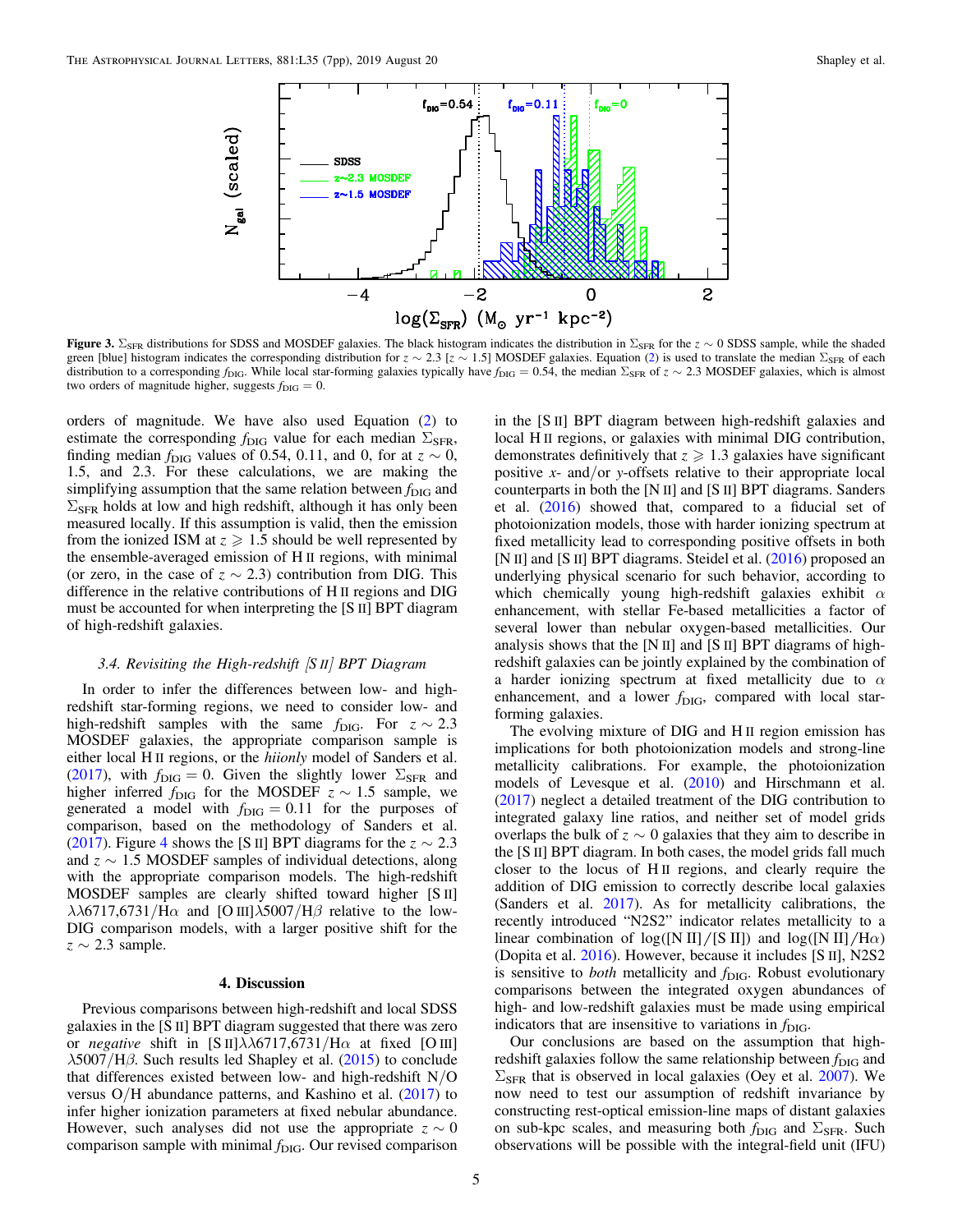<span id="page-5-0"></span>

Figure 4. Comparison in the [S II] BPT diagram between MOSDEF galaxies, H II regions, and models with low DIG emission fraction. Left panel: [S II] BPT diagram for z ∼ 2.3 MOSDEF galaxies and stacks (green points, red stars), median sequence of local H II regions (magenta dotted line), and hiionly model from Sanders et al. ([2017](#page-6-0); black dashed line).  $z \sim 2.3$  MOSDEF galaxies are clearly offset toward larger [O III] $\lambda$  5007/H $\beta$  and/or larger [S II] $\lambda\lambda$ 6717,6731/H $\alpha$  relative to local H II regions and the hiionly model. Right panel: the same plot, but for  $z \sim 1.5$  MOSDEF galaxies and stacks (blue points, gold stars), local H II regions (magenta dotted line), and a model from Sanders et al. ([2017](#page-6-0)) representing the ensemble average emission from H II regions in star-forming galaxies plus a DIG fractional contribution to the H $\alpha$  emission of  $f_{\text{DIG}} = 0.11$ . The offset between  $z \sim 1.5$  MOSDEF galaxies and the comparison curves is smaller than for the  $z \sim 2.3$  MOSDEF sample.

of the NIRSpec instrument aboard the James Webb Space Telescope and planned adaptive-optics-assisted IFUs on the next generation of extremely large ground-based telescopes.

We acknowledge support from NSF AAG grants AST-1312780, 1312547, 1312764, and 1313171, grant AR-13907 from the Space Telescope Science Institute, and grant NNX16AF54G from the NASA ADAP program. We also acknowledge a NASA contract supporting the "WFIRST Extragalactic Potential Observations (EXPO) Science Investigation Team" (15-WFIRST15-0004), administered by GSFC. We thank the 3D-HST collaboration, who provided us with spectroscopic and photometric catalogs used to select MOS-DEF targets and derive stellar population parameters. We acknowledge the First Carnegie Symposium in Honor of Leonard Searle for useful information and discussions that benefited this work. We finally wish to extend special thanks to those of Hawaiian ancestry on whose sacred mountain we are privileged to be guests.

### ORCID iDs

Alice E. Shaple[y](https://orcid.org/0000-0003-3509-4855)  $\bullet$  [https:](https://orcid.org/0000-0003-3509-4855)//orcid.org/[0000-0003-3509-4855](https://orcid.org/0000-0003-3509-4855) Ryan L. Sander[s](https://orcid.org/0000-0003-4792-9119) the [https:](https://orcid.org/0000-0003-4792-9119)//orcid.org/[0000-0003-4792-9119](https://orcid.org/0000-0003-4792-9119) Naveen A. Redd[y](https://orcid.org/0000-0001-9687-4973) <sup>th</sup> [https:](https://orcid.org/0000-0001-9687-4973)//orcid.org/[0000-0001-9687-4973](https://orcid.org/0000-0001-9687-4973) Mariska Kriek @ [https:](https://orcid.org/0000-0002-7613-9872)//orcid.org/[0000-0002-7613-9872](https://orcid.org/0000-0002-7613-9872) A[l](https://orcid.org/0000-0002-2583-5894)ison L. Coil @ [https:](https://orcid.org/0000-0002-2583-5894)//orcid.org/[0000-0002-2583-5894](https://orcid.org/0000-0002-2583-5894) Bri[a](https://orcid.org/0000-0002-4935-9511)n Siana [https:](https://orcid.org/0000-0002-4935-9511)//orcid.org/[0000-0002-4935-9511](https://orcid.org/0000-0002-4935-9511) Irene Shivaei <sup>th</sup> [https:](https://orcid.org/0000-0003-4702-7561)//orcid.org/[0000-0003-4702-7561](https://orcid.org/0000-0003-4702-7561) William R. Freema[n](https://orcid.org/0000-0003-3559-5270) **[https:](https://orcid.org/0000-0003-3559-5270)//orcid.org/[0000-0003-](https://orcid.org/0000-0003-3559-5270)** [3559-5270](https://orcid.org/0000-0003-3559-5270)

Mojegan Azadi @ [https:](https://orcid.org/0000-0001-6004-9728)//orcid.org/[0000-0001-6004-9728](https://orcid.org/0000-0001-6004-9728) Sedona H. Price C[https:](https://orcid.org/0000-0002-0108-4176)//orcid.org/[0000-0002-0108-4176](https://orcid.org/0000-0002-0108-4176) Gene C. K. Leung  $\bullet$  [https:](https://orcid.org/0000-0002-9393-6507)//orcid.org/[0000-0002-9393-6507](https://orcid.org/0000-0002-9393-6507) Francesca M. Fornas[i](https://orcid.org/0000-0002-9286-9963)ni **I** [https:](https://orcid.org/0000-0002-9286-9963)//orcid.org/[0000-0002-](https://orcid.org/0000-0002-9286-9963) [9286-9963](https://orcid.org/0000-0002-9286-9963)

### Guillerm[o](https://orcid.org/0000-0001-6813-875X) Barro t[https:](https://orcid.org/0000-0001-6813-875X)//orcid.org/[0000-0001-6813-875X](https://orcid.org/0000-0001-6813-875X)

#### References

- Abazajian, K. N., Adelman-McCarthy, J. K., Agüeros, M. A., et al. 2009, [ApJS](https://doi.org/10.1088/0067-0049/182/2/543), [182, 543](https://ui.adsabs.harvard.edu/abs/2009ApJS..182..543A/abstract)
- Azadi, M., Coil, A. L., Aird, J., et al. 2017, [ApJ,](https://doi.org/10.3847/1538-4357/835/1/27) [835, 27](https://ui.adsabs.harvard.edu/abs/2017ApJ...835...27A/abstract)
- Baldwin, J. A., Phillips, M. M., & Terlevich, R. 1981, [PASP,](https://doi.org/10.1086/130766) [93, 5](https://ui.adsabs.harvard.edu/abs/1981PASP...93....5B/abstract)
- Cardelli, J. A., Clayton, G. C., & Mathis, J. S. 1989, [ApJ,](https://doi.org/10.1086/167900) [345, 245](https://ui.adsabs.harvard.edu/abs/1989ApJ...345..245C/abstract)
- Chabrier, G. 2003, [PASP](https://doi.org/10.1086/376392), [115, 763](https://ui.adsabs.harvard.edu/abs/2003PASP..115..763C/abstract)
- Coil, A. L., Aird, J., Reddy, N., et al. 2015, [ApJ,](https://doi.org/10.1088/0004-637X/801/1/35) [801, 35](https://ui.adsabs.harvard.edu/abs/2015ApJ...801...35C/abstract)
- Dopita, M. A., Kewley, L. J., Sutherland, R. S., & Nicholls, D. C. 2016, [Ap&SS,](https://doi.org/10.1007/s10509-016-2657-8) [361, 61](https://ui.adsabs.harvard.edu/abs/2016Ap&SS.361...61D/abstract)
- Freeman, W. R., Siana, B., Kriek, M., et al. 2019, [ApJ,](https://doi.org/10.3847/1538-4357/ab0655) [873, 102](https://ui.adsabs.harvard.edu/abs/2019ApJ...873..102F/abstract)
- Grogin, N. A., Kocevski, D. D., Faber, S. M., et al. 2011, [ApJS,](https://doi.org/10.1088/0067-0049/197/2/35) [197, 35](https://ui.adsabs.harvard.edu/abs/2011ApJS..197...35G/abstract)
- Hao, C.-N., Kennicutt, R. C., Johnson, B. D., et al. 2011, [ApJ,](https://doi.org/10.1088/0004-637X/741/2/124) [741, 124](https://ui.adsabs.harvard.edu/abs/2011ApJ...741..124H/abstract)
- Hirschmann, M., Charlot, S., Feltre, A., et al. 2017, [MNRAS,](https://doi.org/10.1093/mnras/stx2180) [472, 2468](https://ui.adsabs.harvard.edu/abs/2017MNRAS.472.2468H/abstract)
- Kashino, D., Silverman, J. D., Sanders, D., et al. 2017, [ApJ](https://doi.org/10.3847/1538-4357/835/1/88), [835, 88](https://ui.adsabs.harvard.edu/abs/2017ApJ...835...88K/abstract)
- Kashino, D., Silverman, J. D., Sanders, D., et al. 2019, [ApJS,](https://doi.org/10.3847/1538-4365/ab06c4) [241, 10](https://ui.adsabs.harvard.edu/abs/2019ApJS..241...10K/abstract)
- Kauffmann, G., Heckman, T. M., Tremonti, C., et al. 2003, [MNRAS](https://doi.org/10.1111/j.1365-2966.2003.07154.x)[,](https://ui.adsabs.harvard.edu/abs/2003MNRAS.346.1055K/abstract) [346, 1055](https://ui.adsabs.harvard.edu/abs/2003MNRAS.346.1055K/abstract)
- Kewley, L. J., Dopita, M. A., Sutherland, R. S., Heisler, C. A., & Trevena, J. 2001, [ApJ](https://doi.org/10.1086/321545), [556, 121](https://ui.adsabs.harvard.edu/abs/2001ApJ...556..121K/abstract)
- Koekemoer, A. M., Faber, S. M., Ferguson, H. C., et al. 2011, [ApJS](https://doi.org/10.1088/0067-0049/197/2/36), [197, 36](https://ui.adsabs.harvard.edu/abs/2011ApJS..197...36K/abstract)
- Kriek, M., Shapley, A. E., Reddy, N. A., et al. 2015, [ApJS,](https://doi.org/10.1088/0067-0049/218/2/15) [218, 15](https://ui.adsabs.harvard.edu/abs/2015ApJS..218...15K/abstract)
- Levesque, E. M., Kewley, L. J., & Larson, K. L. 2010, [AJ](https://doi.org/10.1088/0004-6256/139/2/712), [139, 712](https://ui.adsabs.harvard.edu/abs/2010AJ....139..712L/abstract)
- Masters, D., Faisst, A., & Capak, P. 2016, [ApJ](https://doi.org/10.3847/0004-637X/828/1/18), [828, 18](https://ui.adsabs.harvard.edu/abs/2016ApJ...828...18M/abstract)
- Masters, D., McCarthy, P., Siana, B., et al. 2014, [ApJ,](https://doi.org/10.1088/0004-637X/785/2/153) [785, 153](https://ui.adsabs.harvard.edu/abs/2014ApJ...785..153M/abstract)
- McLean, I. S., Steidel, C. C., Epps, H. W., et al. 2012, [Proc. SPIE,](https://doi.org/10.1117/12.924794) [8446,](https://ui.adsabs.harvard.edu/abs/2012SPIE.8446E..0JM/abstract) [84460J](https://ui.adsabs.harvard.edu/abs/2012SPIE.8446E..0JM/abstract)
- Momcheva, I. G., Brammer, G. B., van Dokkum, P. G., et al. 2016, [ApJS](https://doi.org/10.3847/0067-0049/225/2/27)[,](https://ui.adsabs.harvard.edu/abs/2016ApJS..225...27M/abstract) [225, 27](https://ui.adsabs.harvard.edu/abs/2016ApJS..225...27M/abstract)
- Oey, M. S., Meurer, G. R., Yelda, S., et al. 2007, [ApJ](https://doi.org/10.1086/517867), [661, 801](https://ui.adsabs.harvard.edu/abs/2007ApJ...661..801O/abstract)
- Pettini, M., & Pagel, B. E. J. 2004, [MNRAS,](https://doi.org/10.1111/j.1365-2966.2004.07591.x) [348, L59](https://ui.adsabs.harvard.edu/abs/2004MNRAS.348L..59P/abstract)
- Pilyugin, L. S., & Grebel, E. K. 2016, [MNRAS](https://doi.org/10.1093/mnras/stw238), [457, 3678](https://ui.adsabs.harvard.edu/abs/2016MNRAS.457.3678P/abstract)